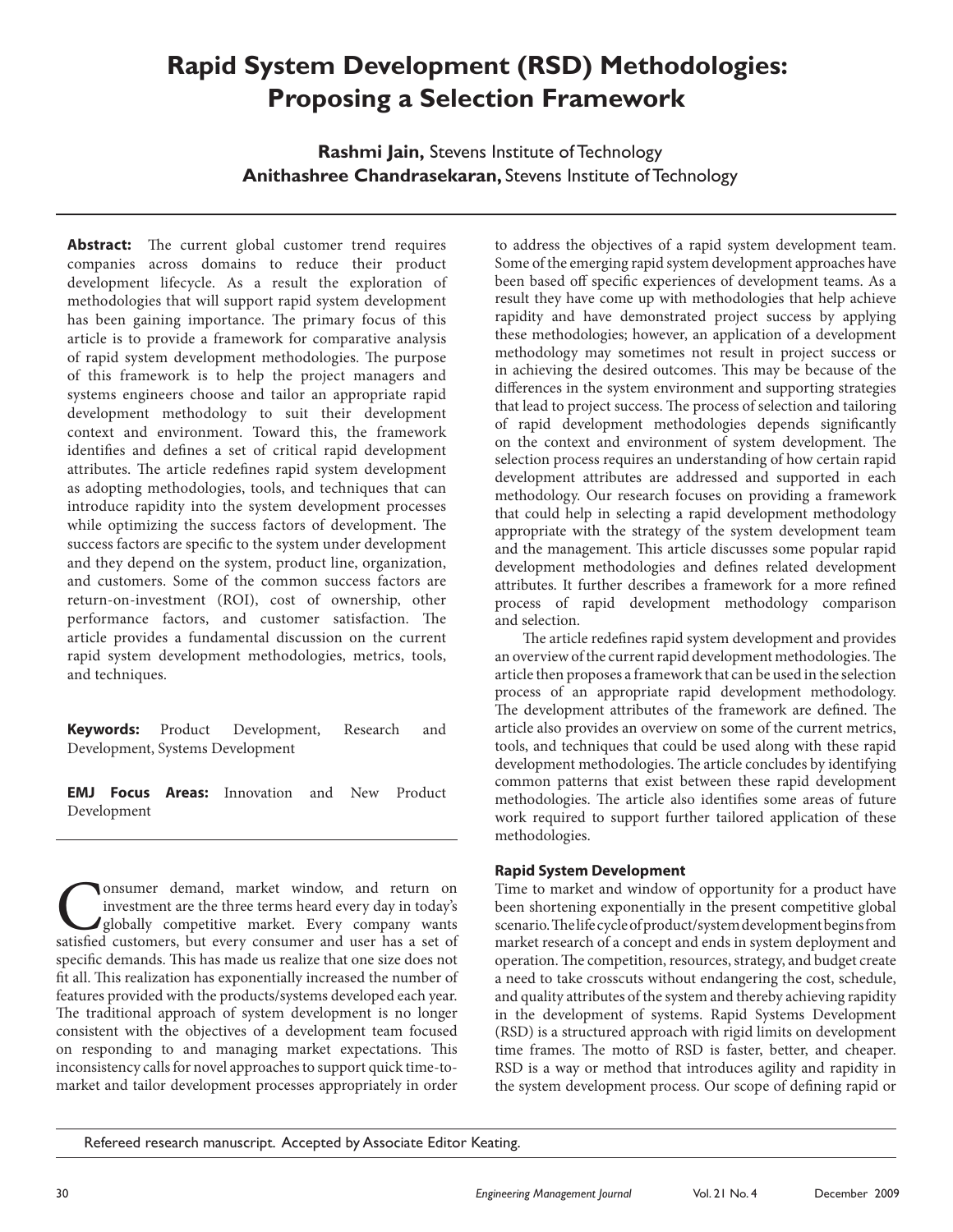agile development is limited to product/system development and does not include enterprise-level or organization-level rapidity or agility.

Agility can be defined as,

- • "…dynamic, context-specific, aggressively change– embracing, and growth-oriented. It is not about improving efficiency, cutting costs, or battening down the business hatches to ride out fearsome competitive "storms". It is about succeeding and about winning, about succeeding in emerging competitive arenas, and about winning profits, market share, and customers in the very center of the competitive storms many companies mow fear" (Goldman et al., 1995)
- "...the ability to both create and respond to change in order to profit in a turbulent business environment" (Highsmith, 2002)
- • "…the ability to thrive in a time of uncertain, unpredictable and continuous change" (Dove, 1999)
- "...the total integration of business components" (Kidd, 1995).

Agility itself has its own dimensions such as,

- "The *four principles* of agility are delivering value to the customer, being ready for change, valuing human knowledge and skills and forming virtual partnerships" (Goldman et al., 1995)
- "There are *four core concepts* of agility namely, core competence management, capability for reconfiguration, virtual enterprise, and knowledge driven enterprise" (Yusuf et al., 1999).

Rapid System Development can be defined based on definitions and dimensions similar to agility. One of the key definitions of RSD includes: "the ability to turn an initial system concept into a working system that adds value to business operation in a *short period of time*" (Howard, 2000).

Rapid Application Development (RAD) is a software domain equivalent of RSD. RAD is defined as a systems development framework that offers the possibility of fast, flexible, and "tailored" business information systems. It is the effective and efficient creation of application systems within a full-fledged strategy.

We define Rapid System Development as,

...adopting methodologies, tools, and techniques that can introduce rapidity into the system development processes while optimizing the success factors of development. The success factors are specific to the system under development and they depend on the system, product line, organization, and customers. Some of the common success factors are return-on-investment (ROI), cost of ownership, other performance factors, and customer satisfaction. The word *system* in here represents product, service, and system.

Rapid system development methodologies have been around for more than two decades. In the last 5-10 years there has been tremendous support and popularity for RSD process by the stakeholders of system development realizing its need and importance. There has been an increase in the number of RSD methodologies and models introduced in the last 5 years addressing today's market challenges. This trend of rapidity in system development can be observed in Exhibit 1. This figure



**Exhibit 1.** The History of Rapid Development (Abrahamsson, 2003)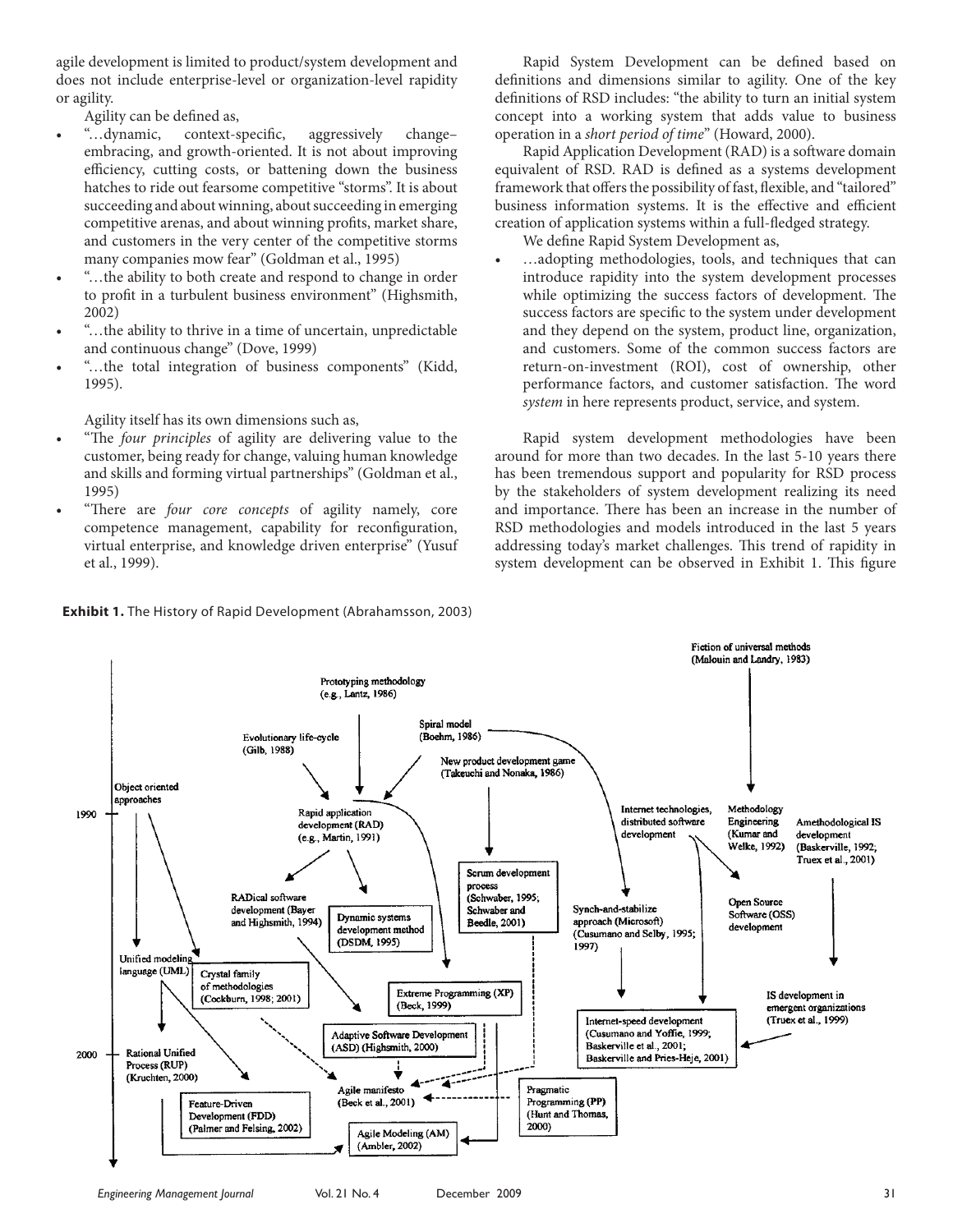analysis of the methodologies of rapid development. This article discusses the existing RSD methodologies and models, and provides a comparison chart that could help in the decision process for selecting and tailoring an RSD methodology for a system development project.

# **Rapid Development Methodologies**

Rapid development relies on principles such as useful product delivery, reliability, collaboration, technical excellence, simplicity, and adaptability, but there is no one way to achieve all this. "Agile is the way of thinking, not a particular practice" (Highsmith, 2002). The drivers of agility are quality, speed to market, widening customer choice and expectation, competitive priorities of responsiveness, new product introduction, delivery, flexibility, concern for the environment, and international competitiveness (Goldman et al., 1995). There are several rapid development methodologies that have developed in response to these drivers. These methodologies have been built upon some existing rapid development principles and core concepts. Our use of the term *methodology* in this context includes "a body of practices, procedures, and rules used by those who work in a particular field or specialty" (McConnell, 1996).

Methodology is a disciplined way of approaching a system. There are various methodologies for rapid development now being followed. One methodology cannot fit all types of projects. Depending on the time, size, cost, and technology, one can decide which practices and lifecycle models are applicable and most suited to the system under development. The generic models that layout a plan for system development are called lifecycle models. A lifecycle model is a perspective model of what should happen between the first glimmer and last breath (McConnell, 1996). The main function of a lifecycle model is to establish the order in which a project specifies, prototypes, designs, implements, reviews, tests, and performs its other activities. Each system development methodology starts with planning for a system development lifecycle model. The rapidity/agility in system development is achieved by reducing the time of one or more phases of system development such as design, development, manufacturing, and systems integration or compressing and/or collapsing an entire phase. In other words, how easy and flexible it is for the development methodology to change its order of activities in response to market demands or other pressures of rapidity will determine the agility/rapidity of the methodology.

Our review of the current rapid development methodologies can be classified under four generic categories based on how the life cycle is defined in each methodology. The four categories are Modified Waterfall, Evolutionary Development, Design to Cost, and Design to Tools.

# *Modified Waterfall*

For decades Waterfall model has been the traditional development lifecycle model. The idea of sequencing the stages of development, a stage is triggered by the completion of the previous stage, has always allured the stakeholders of product, system, service development. But the driving forces of rapid made them rethink the tradition. As a result iteration, feedback, and concurrency were introduced in the waterfall model. A lifecycle model with traditional waterfall lifecycle stages fall under the generic category of Modified Waterfall. There are various instantiations of Modified Waterfall based on the system and its environment. The popular instantiations follow.

*Modified waterfall with overlapping phases (Sashimi Waterfall)*. Waterfall with overlapping phases has concurrency of the different development phases. This is ideal for a project that gathers more insights as we move on further into the development cycle.

*Modified waterfall with subprojects (component based development)*. In waterfall with subprojects system level, detailed design begins before completing the architectural design and development, and testing starts before detailed design is completed. Development effort is broken down into subprojects. This is analogous to component-based development.

*Modified waterfall with risk reduction*. In the waterfall with risk reduction methodology the risk-reduction spiral is put at the top of the waterfall to address the requirements risk. The requirements analysis and architectural design are addressed as part of the risk reduction phase. The risk-reduction spiral can also be used to address other risks associated with system development. If there is a high-risk functionality identified in a system architecture that is critical to the system, as there may be other functional components dependent on it, then the risk-reduction cycle will be applied in completing the development of such a critical functionality before attending to the remaining functionalities. Once this risk-reduction spiral is completed, the rest of the development will follow a waterfall model methodology.

*Spiral*. The spiral model is a risk-oriented lifecycle model that breaks the project into modules. Each module addresses one or more risks until all the major risks are covered. After all the risks have been addressed, the spiral model terminates as a waterfall lifecycle model would. To start with, explore the risks on the small scale in the middle of the spine and make plans to handle it, and then commit to it and move to the next iteration. Successive iteration moves the project to a larger scale (McConnell, 1996). It is complicated but can be used with other life cycle models. This approach provides good management with check points at the end of the iteration.

# *Evolutionary Development*

In evolutionary development, life cycle of development is phased and iterative. In each phase (cycle of development) the concentration is on building a feature of the total system capability or functionality. Each phase of development includes buildtest-integrate-validate-control and feedback cycle. Stakeholder participation and feedback in each evolution or cycle is the key to success in evolutionary development. An architectural roadmap of the development is planned early and revised upon stakeholder feedback in each phase. Some of the common evolutionary development methodologies follow.

*Evolutionary prototyping.* In evolutionary prototyping the system concepts are developed as we move through the project. We begin with developing the most visible aspects of the system, demonstrate that to the customer, and then continue to develop the prototype based on the feedback. The point at which the customer agrees with designer that the prototype is good enough, any remaining works are completed on the prototype and are released as the final product. Evolutionary prototyping is very useful when the requirements are rapidly changing or there is no clear understanding of the end product. It is also useful when the designers are not sure of the architectures or the tools. It produces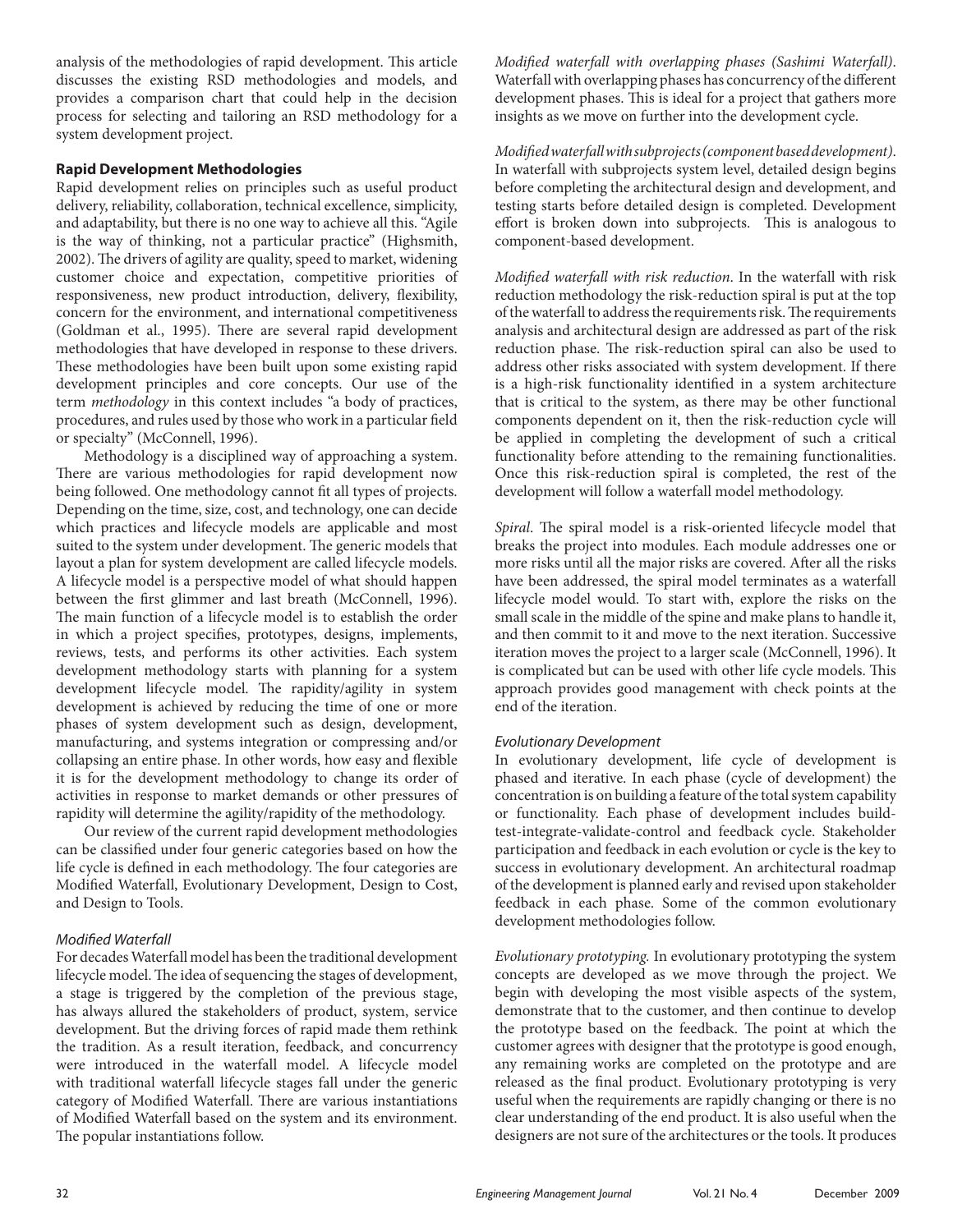visible signs of progress when there is a strong demand for speedier development. The main disadvantage is that the duration of the project is difficult to calculate at the beginning.

*Staged delivery.* In the staged-delivery model the system is shown to the customer in successively refined stages. Unlike prototyping, what exactly is going to be built is not known before starting to build. The system is delivered in successive stages through the project and not in one release like prototyping. It is also called incremental implementation. The advantage is that it allows putting useful functionality into the hands of the customers earlier rather than delivering the complete product at the end of the project. The main disadvantage is it needs very careful planning both from the management and technical side.

*Evolutionary delivery.* Evolutionary delivery is a type of staged delivery where a product is developed, showed to the customer, and refined based on the customer's feedback. It straddles the ground between the evolutionary prototyping and the staged delivery. Initial emphasis is given to the core of the system which consists of lower level system functions that are unlikely to be changed by customer feedback.

*Feature Driven Development.* Feature-driven development (FDD) (Coad et al., 2000; Datar et al., 1997) is a process-oriented development method for developing business critical systems. The FDD approach focuses on the design and building phases like the staged delivery approach. This approach follows an iterative development and also adopts some of the industry best practices to handle the challenges posed by each feature that is being developed. The specific blend of these ingredients makes the FDD processes unique for each case. It emphasizes quality aspects throughout the process and includes frequent and tangible deliveries, along with accurate monitoring of the progress of the project. FDD's overall model involves forming the modeling team, conducting a domain walkthrough, studying documents, developing sub-team models, developing a team model, logging alternatives, and inspecting log action items. Plan, track, and report is the key to FDD (Highsmith, 2002).

*Design to schedule.* The design to schedule lifecycle model is similar to the staged delivery model, but the final stage may not be possible if the deadline is reached. The stage at which the deadline is met becomes the final stage – hence the stages are prioritized. The features are prioritized and implemented in the early stages. The primary disadvantage is the wastage of time in designing and architecting systems that are not going to be shipped due to end of the stages when the deadline is reached (McConnell, 1996).

*The 4CC framework.* The four cycle of control framework (Rautiainen, 2002) is a rapid development process model for software development in small scale industries. The four cycles of control combines the business and process management. The four cycles of controls are: 1) strategic release management that provides the interface between business management and product development, 2) release project management that handles the development of individual product versions, 3) iterative management that deals with the incremental development of product functionality with in release project, and 4) minimilestones that are used for daily and weekly task scheduling and monitoring to get an idea of the status of system during development. This framework can be used to assess the current state of the project as well as serve as a blue print for improving or reengineering the product development management.

## *Design-to-Tools*

Design to tools is used in time sensitive environments because tools have become more flexible and powerful. The idea behind this model is that a capability or functionality is included into the product only if the development tool supports it. This model can be combined with other flexible lifecycle models to get the best results. The disadvantage of this approach is that it is easy to lose a lot of control over the product. It is not possible to implement all the features needed in the way it's needed due to the limitation of the tools (McConnell, 1996).

#### *Design-to-Cost (Value Engineering)*

Design-to-cost is a popular technique for controlling costs. Design-to-cost is a method of controlling cost by establishing cost goals at specified levels of a work breakdown structure and then requiring the project to make trade-offs that will ensure that the system built will meet those cost goals (Brennan et al., 1992; Dean, 1990). This approach is very similar to the concept of Value Engineering. Value engineering (Howard, 2000) aims to eliminate all work in a project that does not add value to a product. Value engineering is an iterative process, the aim being to arrive at the simplest and easiest-to-implement set of requirements and system designs. It helps in keeping things simple and easy to maintain.

## **Review of Current Rapid System Development Methodologies**

Exhibit 2 provides a comparison of the different rapid development methodologies. It summarizes our findings of this research. It reviews and compares eight different RSDI methodologies against ten attributes that are relevant and significant to Rapid System Development. Each attribute is rated on a three-level scale from 'Attribute Absent' to 'Attribute Present' against each of the eight methodologies. These attributes are:

- Adaptability the ability of the methodology to be flexible with the changing scope of the system functionality in order to meet the goal of the project
- **Cost Scoping** the ability of the methodology to define and address the scope of the project in terms of a given cost
- Time Sensitivity the ability of the methodology to respond to changes in the schedule of the project
- **Evolutionary** the ability of the methodology to address the development process from an evolving perspective in terms of staged delivery, build frequency, releases etc.
- Technology Tradeoffs the ability of the methodology to optimize on technology choices to meet the goal of the project
- Return-on-Investment (RoI) the ability of the methodology to analyze and address the preferred Return of Investment (ROI) on the system
- **Testing and Integration** the ability of the methodology to address the testing and integration of the system in a comprehensive manner
- **Requirements** the ability of the methodology to progressively lock down the requirements
- **Risk Reduction the ability of the methodology to address** and contain different kinds of risks
- **Iterative Development the ability of the methodology to** involve iterative and concurrent development process.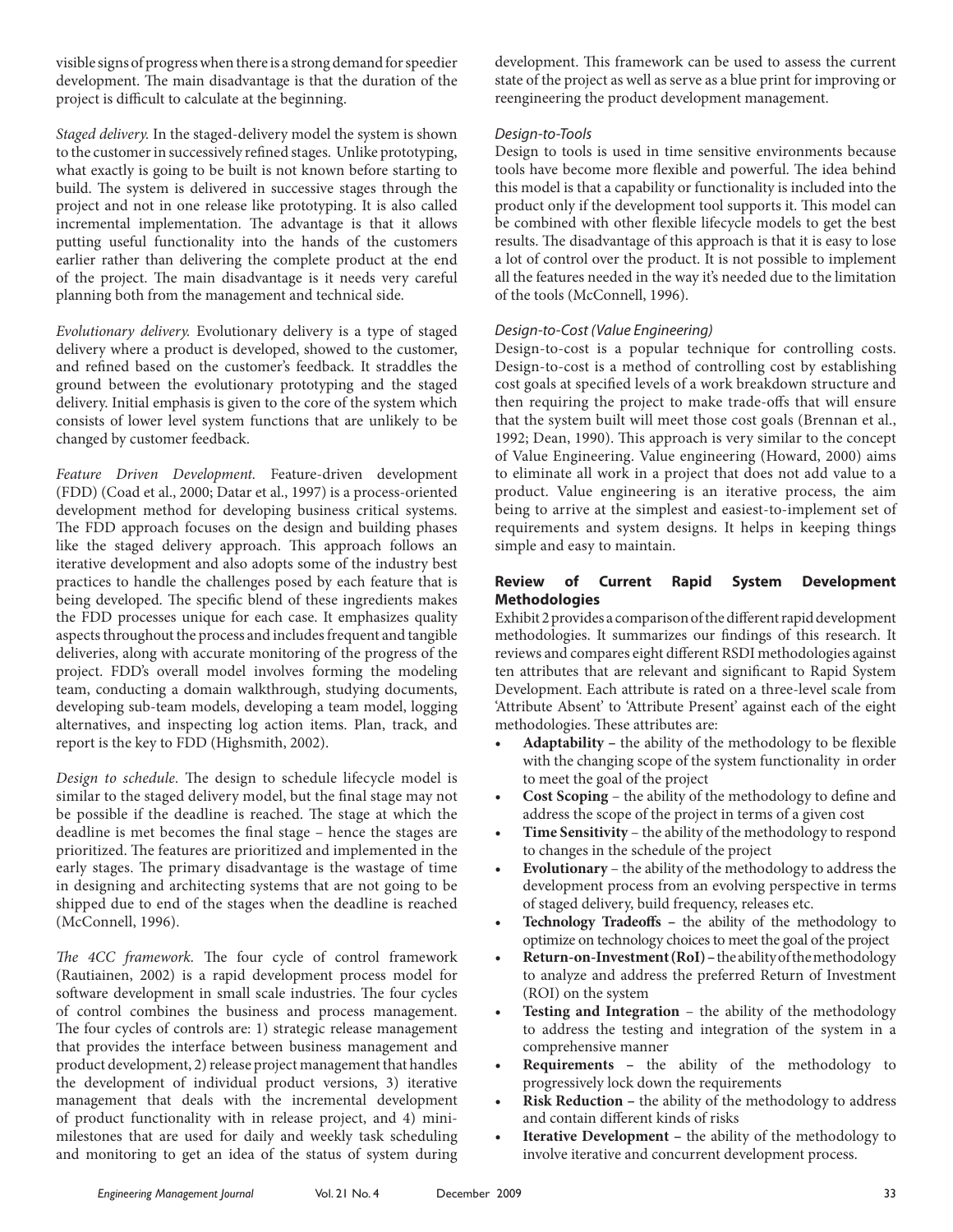| Methodologies                                                        | Classification              | Adaptability | Cost<br>Scoping | Time<br>Sensitivity | Evolutionary | Technology<br>Tradeoffs | ROI | Testing &<br>Integration | Requirements | Risk<br>Reduction | Iterative<br>Development |
|----------------------------------------------------------------------|-----------------------------|--------------|-----------------|---------------------|--------------|-------------------------|-----|--------------------------|--------------|-------------------|--------------------------|
| Modified<br>Waterfall (sub<br>systems with<br>overlapping<br>phases) | Modified<br>Waterfall       | ⊙            |                 | ⊙                   | ∩            | ◯                       | ⊙   |                          |              | . .               | ⊙                        |
| Modified<br>Waterfall (Risk<br>reduction)                            | Modified<br>Waterfall       | ∩            | ∩               | ∩                   | ◯            | ◯                       | ◯   | ●                        | $\bigcirc$   |                   |                          |
| Evolutionary<br>Prototyping                                          | Evolutionary<br>Development |              |                 | ∩                   |              | ∩                       | O   | ●                        |              | O                 |                          |
| Staged delivery<br>/ Incremental<br>Implementation                   | Evolutionary<br>Development |              | ◯               |                     |              | ◯                       |     |                          | ⊙            |                   |                          |
| Feature-Driven<br>development                                        | Evolutionary<br>Development |              |                 | ⌒                   |              | ∩                       | O   | ●                        |              | $\circ$           | $\bullet$                |
| Design to<br>schedule                                                | Evolutionary<br>Development |              |                 | n                   |              | $\bigcirc$              |     | $\bigcirc$               | ∩            | $\bigcirc$        | ∩                        |
| Design to tools                                                      | Design to<br>tools          |              | O               | $\bigcirc$          | ◯            | ∩                       |     |                          | ∩            | O                 | ∩                        |
| Design to cost                                                       | Design to cost              | ⌒            |                 |                     | $\bigcirc$   |                         |     | $\bigcirc$               | $\bigcirc$   |                   | ∩                        |

Attribute Absent @ May be Attribute Present

On comparing the eight RSD methodologies in terms of their ability to support the ten different development attributes, we found that the Staged Delivery or Incremental Implementation stands out as the leading RSD methodology to be pursued for achieving rapid system development. It emerged with seven of the ten attributes in the "Present" and remaining three in the "May be Present" category.

Closely following was the Design to Cost methodology which was found to be covering five of the attributes with "Attribute Present" category and three with "May be Present" category.

Much to our expectation, overall the broad category of Evolutionary Development methodologies emerged as the major source of rapidity with all popular methodologies included such as Feature Driven Development, etc.

#### **Rapid Development Metrics**

Measurement is a practice that has both short term motivational benefits as well as long term cost, quality, and schedule benefits. It overcomes the problem arising due to poor estimates, poor scheduling, and poor progress visibility. Measurement activity should be managed by a separate objective group but with a high level of commitment.

The demonstration of rapidity or agility of development is ridden with the challenges of coming up with credible categories of metrics. The ten different development attributes used for comparing the RSD methodologies in Figure 2 have not been researched enough to define their units of measurement (metrics); however, it will be of tremendous value to define these attributes in terms of how to measure them. This will enable the project managers' to keep track of the level of rapidity in their development process as well as know what aspects are weak in supporting rapidity. The current literature on the measurement of rapid development processes has focused on measurement techniques based on time and volume statistics and on development flexibility. In this section we are summarizing some measurement techniques that may be relevant to rapid development without going into the details of their application. These are:

• Flexibility Index (Thomke and Reinertsen, 1998)

- Probabilistic Model (Messica and Mehrez, 2002)
- Hazard Function Model (Datar et al., 1997)
- Correlation Model (Callahan and Brian Moretton, 2001)
- Effectiveness and Efficiency Measure (Goldense, 1997)

#### **Rapid Development Tools and Techniques**

We have discussed the need and importance of RSD, what aspect of development need to be addressed to achieve RSD, and to what extent these need to be emphasized to meet the targeted levels of rapidity. The next question that arises is, "How can it be achieved?" There are tools and techniques that help to reduce the duration of the development phases, thereby increasing the rapidity of the development cycle. A prototype can be built using automated tools like CAD. These tools help in easy capture and traceability of requirements. In software development there are rapid development languages that help in quick and fast development. Object-oriented languages is an important example of rapid development software language

The tools and techniques of RSD act like catalysts to produce the desired agility in a given environment with the right order and proportion of improved system development process and organizational process. Most of the rapid development tools and techniques tend to focus on either specific stages of development or on specific aspects of the development environment. In the latter category the focus is commonly around teaming, leadership, management skills, and feedback-review sessions. Some of the popular agile or rapid techniques that are currently being applied in software development along with the existing RSD methodologies are: timebox development, joint application development (JAD), adaptive software development, agile modeling, crystal family, dynamic systems development method (DSDM), extreme programming (XP), internet-speed development, and scrum.

#### **Conclusions**

An analysis of the above discussed rapid development methodologies reveals certain important common patterns. These patterns form the basis for achieving rapidity in the system development process. They are:

- • RSD&I methodologies are based on life-cycle models
- they focus on looking at "rapidity" from an organizational perspective
- these methodologies progressively lock down requirements
- they focus on rapidity through prioritizing based on "value"
- they use overlapping/concurrent development phases
- Iteration is emphasized
	- • "scoping" drives development with stakeholders' involvement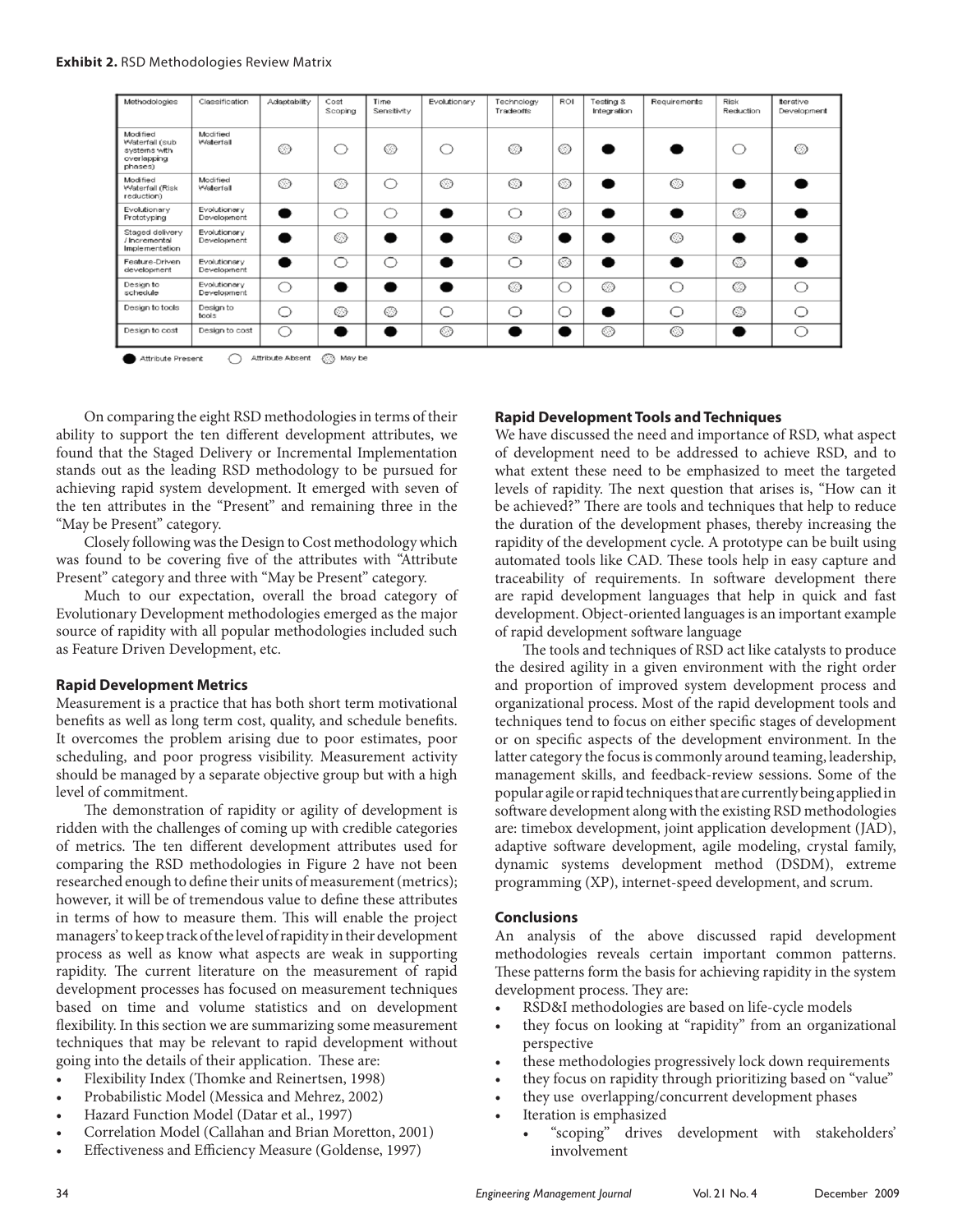a case study example. Generic frameworks have to be developed for rapid system development in non-IT sectors. Also there is very limited work on metrics of "rapid" and "agile". More focus is needed to develop metrics to measure rapidity, and on metrics to confirm that as a result of reduced development effort the system functionality is not compromised and that the system meets its intended use and remains within its bounds. **References** Pekka Abrahamsson, Juhani Warsta, Mikko T. Siponen,

Most of the literature on RSD from a development perspective has recently evolved from the information technology (IT) field. Though there are a few rapid development methods and techniques in other fields, they are either specific to a company or to a particular product line, thus limiting their application as

- Jussi Ronkainen, "New Directions on Agile Methods: A Comparative Analysis," *Proceedings of the 25th International Conference on Software Engineering* (May 2003), pp. 244-254.
- James R. Brennan, Jerrell T. Stracener, "Designing to Cost Effectiveness: Enhancing Quality," *Proceedings of the Reliability and Maintainability Symposium* (January 1992), pp. 44-52.
- John Callahan, Brian Moretton, "Reducing Software Product Development Time," *International Journal of Project Management*, *19*:1 (January 2001), pp. 59-70.
- Peter Coad, Eric LeFebvre, Jeff De Luca, *Java Modeling In Color With UML: Enterprise Components and Process*, Prentice Hall (2000).
- Srikant Datar, Clark Jordan, Sunder Kekre, Surendra Rajiv, Kannan Srinivasan, "New Product Development Structures and Time-to-Market," *Management Science*, *43*:4 (April, 1997), pp. 452-464.
- Edwin B. Dean, *The Design-To-Cost Manifold,* NASA Langley Research Center (1990).
- Rick Dove, "Knowledge Management: Response Ability and the Agile Enterprise," *Journal of Knowledge Management*, *3*:1 (January, 1999), pp. 18-35.
- Bradford L. Goldense, "Motivators and Metrics for Product Development," *Professional Program Proceedings of Electronics Industries Forum of New England* (May 1997), pp. 67-83.
- Steven L. Goldman, Roger N. Nagel, Kenneth Preiss, *Agile Competitors and Virtual Organizations – Strategies for Enriching the Customer Needs*, Van Nostrand Reinhold (1995).
- Jim Highsmith, *Agile Software Development Ecosystems*, Addison Wesley (2002).
- Alan Howard, "Rapid Application Development: Rough and Dirty or Value for Money Engineering," *Communications of the ACM*, *45*:10 (October 2000), pp. 27-29.
- Paul T. Kidd, *Agile Manufacturing, Forging New Frontiers*, Addison-Wesley (1995).
- Steve McConnell, *Rapid development Taming Wild Software Schedules,* Microsoft (1996).
- Avi Messica, Abraham Mehrez, *Time-to-Market, Window of Opportunity, and Salvageability of a New Product Development*, Wiley InterScience (2002).
- Stephen R. Palmer, John M. Felsing, *A Practical Guide to Feature-Driven Development*, Prentice Hall (2002).
- Kristian Rautiainen, Casper Lassenius, Reijo Sulonen, "4CC: A Framework for Managing Software Product Development," *Engineering Management Journal*, *14*:2 (June 2002), pp. 27-32.
- Stefan Thomke, Donald Reinertsen, "Agile Product Development: Managing Development Flexibility in Uncertain Environments," *California Management Review*, *41*:1 (Fall 1998), pp. 8-30.
- Yahaya Y. Yusuf, Mansoor Sarhadi, Angappa Gunasekaren, "Agile Manufacturing, the Driver, Concepts, and Attributes," *International Journal of Production Economics*, *62*:1-2 (May 1999), pp. 33-43.

# **About the Authors**

**Rashmi Jain** is Associate Professor of Systems Engineering at Stevens Institute of Technology. Dr. Jain has over 15 years of experience of working on Information Technology (IT) systems. Prior to joining Stevens she was with Accenture (formerly known as Andersen Consulting). Over the course of her career she has been involved in leading the implementation of large and complex systems engineering and integration projects. She has done invited lectures internationally at Keio University, and Shibaura Institute of Technology, Japan, Overseas Chinese Institute of Technology (OCIT), Taiwan, Indian Institute of Technology – Delhi, etc. She is a visiting associate professor for System Architecture and Integration at Keio University. Her teaching and research interests include systems integration, systems architecture and design, business process reengineering, and rapid systems engineering. Dr. Jain has authored several papers on these topics. She holds Ph.D. and MS degrees in Technology Management from Stevens Institute of Technology.

**Anithashree Chandrasekaran** is a doctoral candidate in the School of Systems and Enterprise at Stevens Institute of Technology. She is also a Technology Risk Analyst at SIG. Her research interests include rapid systems development and its processes, development process reengineering, risk management and modeling, SI, and system design and architecture. She is currently working on developing a dynamic risk assessment model for rapid system development process. She obtained her BE in Electrical and Electronics Engineering from P.S.G. College of Technology, India. She obtained her MS in Systems Engineering from Stevens Institute of Technology. She is the founding president of Stevens INCOSE student chapter.

**Contact:** Rashmi Jain, PhD, Associate Professor of Systems Engineering, Stevens Institute of Technology, Castle Point on Hudson, Hoboken, NJ 07030; phone: 201-216-8047; rashmi. jain@stevens.edu